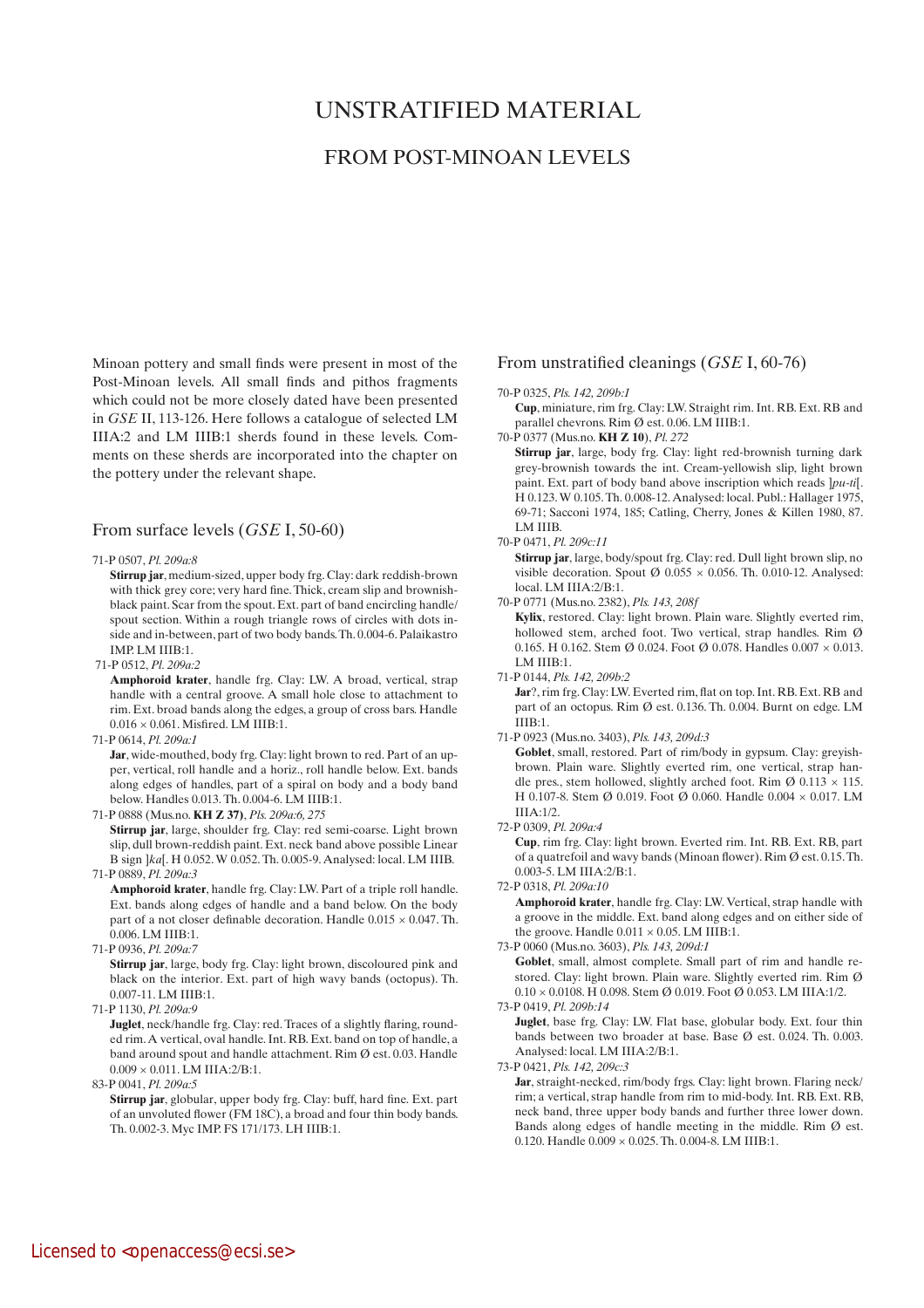#### 73-P 0562, *Pl. 209b:11*

 **Stirrup jar**, small, upper body frg. Clay: yellowish-pink (LW). Squat type. Scar of a handle. Ext. Minoan flower and multiple semicircles on upper body. Two upper body bands and part of further two below mid-body. Th. 0.002-4. LM IIIB:1.

#### 73-P 0737, *Pl. 209b:23*

 **Amphoroid krater**, upper body frg. close to a neck. Clay: LW. Ext. part of a broad neck band and isolated spirals. Th. 0.007. LM IIIB:1. 74-P 0149, *Pl. 209c:7*

 **Alabastron**, upper body frg. Clay: buff and light reddish fine. Ext. rock pattern (FM 32) and vertical rows of dots. Th. 0.003. Myc IMP. FS 85. LH IIIA:2/B:1.

#### 77-P 0012, *Pl. 209d:5*

 **Cup**, body frg. Clay: light brown, hard, fine. Int. monochrome red. Ext. part of a flower and two body bands. Th. 0.004-5. KNO. LM IIIA:2.

#### 77-P 0470, *Pl. 209a:13*

 **Kylix**, rim frg. Clay: light red, fine. Short, rounded lip. Ext. RB (covering top of rim) and flower/octopus (FM 18B). Th. 0.004-6. Myc IMP. FS 258B. LH IIIB:1.

77-P 1724, *Pl. 209b:15*

 **Kylix**, body frg. Clay: buff fine. Int. and ext. monochrome. Th. 0.005- 7. Myc IMP. FS 264. LH IIIA/B:1.

77-P 1756, *Pl. 209b:3*

 **Cup**, rim frg. Clay: LW. Everted rim. Int. RB. Ext. RB and tricurved arcs with spaced-out semicircles? Rim Ø est. 0.15. Th. 0.003-4. Misfired. LM IIIA:2/B:1.

77-P 1776, *Pl. 209c:10*

 **Storage jar**, body frg. Clay: red with grey core. Ext. part of an octopus. Th. 0.017-20. LM IIIB:1.

77-P 1940, *Pl. 209d:9*

 **Closed vessel**, body frgs. Clay: red with grey core, filled with "silver mica". Coarse fabric. Th. 0.005-6. Kytheran IMP. LM III.

78-P 0044, *Pl. 209b:8*

 **Kylix**, body frg. Clay: LW. Ext. part of a Minoan flower. Th. 0.004. LM  $I I I R·1$ .

78-P 0059, *Pls. 143, 209c:4*

 **Tankard**, base/body frg. Clay: LW. Base flat, angular to body. Ext. vertical chevrons between groups of sprays (flower), two bands below. Base Ø est. 0.12. Th. 0.004. LM IIIB:1.

78-P 0513, *Pl. 209d:11* 

 **Amphora**, rim/neck/body frg. Clay: light brown. Oval mouth, a vertical, oval handle from rim. Int. traces of paint. Ext. paint around the handle and on it (worn), part of a neck band. Rim  $\emptyset$  est.  $0.10 \times 0.12$ . Handle 0.022 × 0.034. Th. 0.007-9. LM IIIA:2/B:1.

79-P 0032, *Pl. 209d:7*

 **Alabastron**, rim/neck frg. Clay: buff fine. Short neck with short, sloping lip. Int. monochrome rim/neck. A reserved band on top of rim. Ext. a broad band on neck leaving a reserved band below rim. Rim Ø est. 0.055. Th. 0.003-4. Myc IMP. FS 85. LH IIIA:2/B:1.

79-P 0047, *Pl. 209b:16*

 **Closed vessel**, body frg. Clay: buff fine. Ext. part of two body bands. Th. 0.004-5. Myc IMP. LH IIIA/B:1.

79-P 0051, *Pl. 209c:6*

Tankard, spout frg. Clay: LW. Ext. band along rim of spout and a band on body below attachment. Est. L of spout 0.06. LM IIIB:1. 79-P 0056, *Pl. 209c:5*

 **Thelastron**, spout frg. Clay: light reddish to brown. Ext. band around broken off tip and around attachment on body. Ø of spout (close to tip) 0.016. LM IIIA:2/B:1.

79-P 0060, *Pl. 209b:7*

Kylix, body frg. Clay: light brown. Scar from a vertical, strap handle. Int. and ext. monochrome. Th. 0.003. Myc IMP. FS 264. LH IIIA/B:1. 79-P 0061, *Pl. 209b:22*

**Open vessel**, body frg. Clay: buff, hard fine. Part of a horiz., roll handle. Ext. a band on top of handle, part of a broad uneven body band, beg. of a second. Handle 0.014. Th. 0.005. KNO. LM IIIB:1.

80-P 0010, *Pl. 209b:5*

 **Kylix**, rim frg. Clay: reddish-brown, hard, rather fine. Short everted lip. Int. and ext. monochrome. Rim Ø est. 0.16. Th. 0.004-5. Myc IMP. FS 264 (not Argive). LH IIIA/B:1.

80-P 0892 (Mus.no. **KH Z 20**), *Pls. 209b:12, 273*

 **Stirrup jar**, large, body frg. Clay: brown turning dark grey towards int., semi-coarse, burnt severely all over. Brown slip and red-brownish paint. Remains of one Linear B sign ]*no*[. H 0.075. W 0.092. Th. 0.009-10. Analysed: local. Publ.: Hallager 1983, 61-62. LM IIIB. 80-P 0927, *Pl. 209b:13*

 **Closed vessel**, body frg. Clay: light red and buff fine. Ext. two thin bands between two broader. Th. 0.005. Myc IMP. LH IIIA/B:1.

81-P 0001, *Pl. 209d:4*

**Krater**, body frg. Clay: LW. Ext. head of a bird and part of a flower. Th. 0.004. LM IIIA:2.

81-P 0005, *Pl. 209b:4*

 **Cup**, rim frg. Clay: light brown. Slightly marked rim. Int. monochrome painted. Ext. RB, adder marks with two double C's. Rim Ø est. 0.15. Th. 0.003-4. Burnt. LM IIIB:1.

82-P 0057, *Pl. 209b:6*

 **Closed vessel**, body frg. Clay: greyish-brown, few incl. Creamishgrey slip, dark brown paint. Ext. part of dotted body, wing and legs of a bird. Th. 0.004-5. IMP. LM IIIB:1?

82-P 0211, *Pl. 209c:12*

 **Mug**, body frg. Clay: LW. Close to a base. Ext. two to three body bands and a lozenge and loop. Est. Ø close to base 0.07-8. Th. 0.003- 4. LM IIIB:1.

82-P 0213, *Pl. 209b:9*

 **Kylix**, lower body/stem and part of foot. Clay: buff, hard fine. Stem solid, base domed underneath. Int. and ext. monochrome brownishblack. Stem Ø 0.02. Foot Ø 0.062. Myc IMP. FS 264. LH IIIA/B:1.

83-P 0061, *Pls. 142, 209e:15*

 **Kalathos**, base frg. Clay: light red and buff. Flat base with a moulding. Int. accidental drops of paint. Ext. a band above base, chessboard pattern, V-shaped ladder, a row of vertical dots and a vertical foliate band. Base Ø est. 0.092. Th. 0.006. Burnt. LM IIIA:2.

83-P 0062, *Pl. 209d:8*

 **Stemmed bowl**, body and foot frg. Clay: light red with buff core fine. Flat foot. Int. and ext. monochrome red to black. Foot Ø est. 0.09. Th. 0.003-4. Myc IMP. FS 304. LH IIIA:2 Late.

83-P 0078, *Pl. 209e:14*

Kylix, lower bowl. Clay: buff turning red towards the edges. Plain ware. Th. of lower body 0.005. Myc IMP. LH IIIA/B:1.

83-P 0104, *Pl. 209e:4*

**Kylix**, rim frg. Clay: light red, hard, fine. Short, rounded lip, a groove below. Int. and ext. monochrome shiny red. Rim Ø est. 0.12-13. Th. 0.003. Myc IMP. FS 264. LH IIIA/B:1.

83-P 0105, *Pl. 209e:8*

 **Kylix**, handle frg. Clay: light red with buff core fine. Part of a vertical, strap handle. Ext. monochrome. Handle 0.0075 × 0.026. Myc IMP. FS  $264$  LH IIIA/B $\cdot$ 1.

83-P 0108, *Pl. 209e:2*

 **Stirrup jar**, small, false neck, disc and beg. of one handle. Clay: LW. Sunken disc. Ext. band along edge of disc, band along edges of handle and barred. Neck band. Disc  $\emptyset$  0.023. Handle 0.007  $\times$  0.009. Th. 0.002. LM IIIB:1.

83-P 0110, *Pl. 209d:2*

 **Stirrup jar**, large, spout/body frg. Clay: light brown. Int. 2/3 monochrome. Ext. monochrome spout, chevrons and two upper body bands pres. Spout Ø 0.044 × 0.045. Th. 0.004-6. LM IIIA:1/2.

83-P 0152, *Pl. 209e:1*

Tankard, rim frg. Clay: light brown. Rim straight, rounded on top. Int. RB. Ext. filled, hanging semicircles from the rim and part of a body band. Rim Ø est. 0.15. Th. 0.005. LM IIIB:1.

83-P 0199, *Pl. 209d:10*

 **Footed cup**, two-handled, base/body frg. Clay: LW. Int. filled circle at base and a band above. Ext. base monochrome. Base Ø 0.072. Th. 0.004. Burnt. LM IIIA:2.

83-P 0202, *Pl. 209d:6*

 **Amphoroid krater**, body frg. Clay: greyish-brown. Thin cream slip and shiny black paint. Ext. sea-anemones within a network. Th. 0.006-7. LM IIIA:2/B:1.

83-P 0567, *Pl. 209e:3*

 **Kylix**, rim frg. Clay: light red, fine. Short, rounded lip, a groove below. Int. and ext. monochrome shiny red. Rim Ø est. 0.14. Th. 0.003-4. Myc IMP. FS 264. LH IIIA/B:1.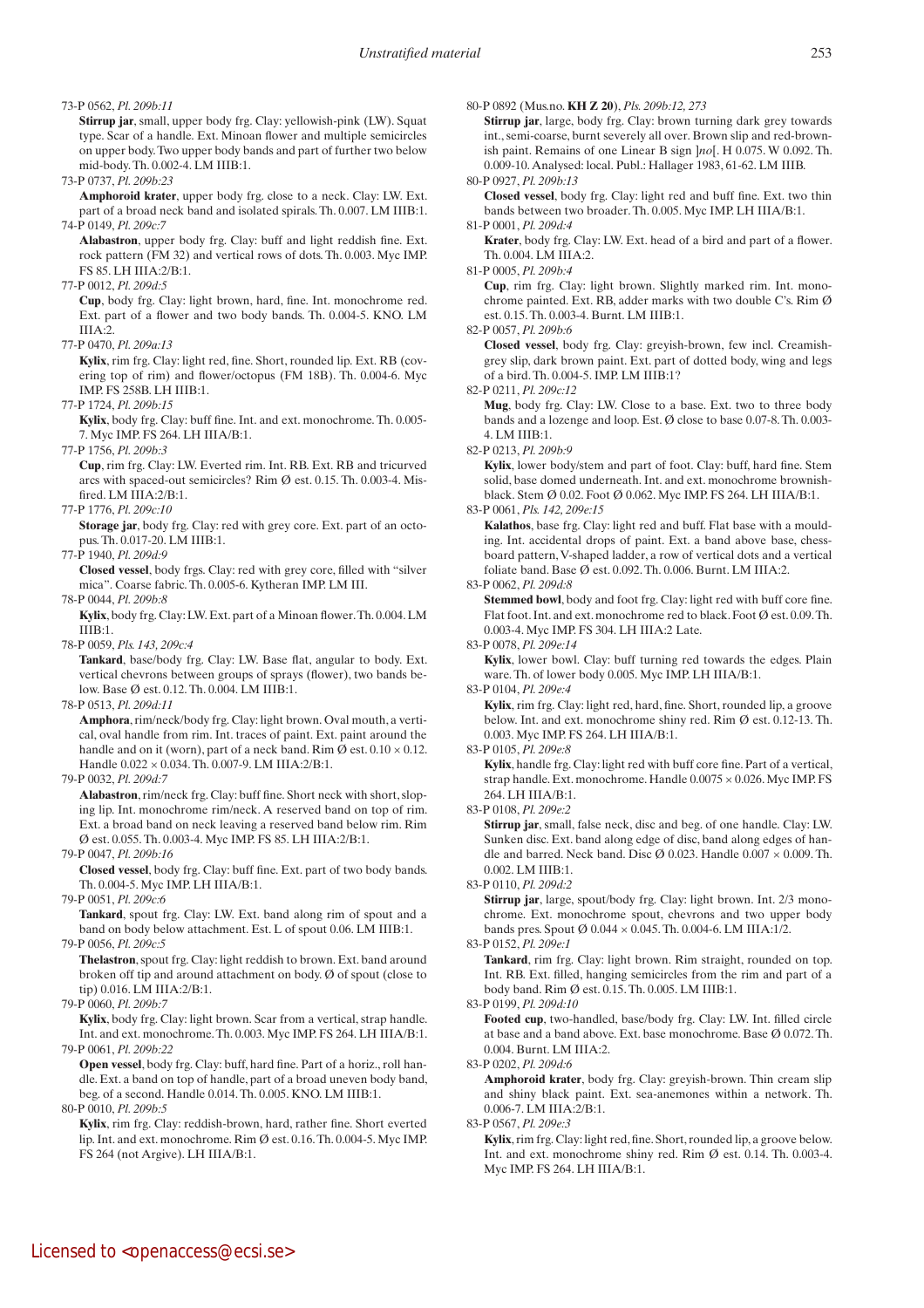83-P 0573, *Pl. 209e:7*

 **Closed vessel**, body frg. Clay: light red turning buff towards ext. hard fine. Close to a base. Ext. a broad base band and two thinner bands above. Th. 0.003-6. Myc IMP. LH IIIA/B:1.

83-P 0580, *Pl. 209d:12*

 **Rhyton**, conical, body frg. Clay: LW. Scar of a raised handle attachment. Ext. horiz. rows of foliate band framed by two bands. Band around handle section. Th. 0.004. LM IIIA:1/2.

84-P 0053, *Pl. 209b:10*

 **Stirrup jar**, globular, body frg. Clay: light red fine. Ext. ending diagonal bands (chevrons FM 58?) and one broad and three thin body bands below. Th. 0.002-4. Myc IMP. FS 171/173. LH IIIB:1.

84-P 0084, *Pl. 209a:12*

 **Cup**, body frg. Clay: buff. Beg. of a rim. Int. monochrome. Ext. part of a RB and flowers. Th. 0.003-5. KNO. LM IIIA:2.

84-P 0219, *Pl. 209a:11*  **Kylix**, body frg. Clay: LW. Ext. part of an octopus. Th. 0.003-4. LM IIIB:1.

84-P 0361, *Pls. 143, 209b:19*

 **Closed vessel**, base frg. Clay: buff, fine. Plain ware. Raised, concave base. Base Ø est. 0.084. Th. 0.003. Myc IMP. LH IIIA/B:1.

84-P 1685, *Pl. 209e:5*

 **Open vessel**, rim frg. Clay: light reddish fine. Plain ware. Short, everted lip. Rim Ø est. 0.15. Th. 0.004. Myc IMP. LH IIIA/B:1.

84-P 2235, *Pl. 209b:18*

 **Kylix**, body frg. Clay: light reddish-brown. Yellow slip, reddish paint. Ext. part of a body band and a Minoan flower. A clear fingerprint on and below the body band. Th. 0.003. LM IIIB:1.

84-P 2243, *Pl. 209b:17*

 **Cup**, rim frg. Clay: light red, rather fine. Short, everted lip. Int. RB. Ext. RB. Rim Ø est. 0.10-11. Th. 0.003. Myc IMP. FS 220? LH IIIA:2.

84-P 2250, *Pl. 209b:20*

 **Stirrup jar**, small, body frg. Clay: light brown. Beg. of a spout. Ext. a band around spout, multiple arcs and a not closer definable decoration. A broad body band and three to four thin bands below. Th. 0.005. LM IIIB:1.

84-P 2251, *Pl. 209c:8*

**Thelastron**, complete spout. Clay: light brown. Ext. monochrome. Spout Ø 0.011. LM IIIA:2/B:1.

84-P 2268, *Pl. 209c:9*

 **Stirrup jar**, large, body frg. Clay: light brown. Scar from false neck and spout. Beg. of a handle. Ext. a band around base of the false neck and a band around base of the handle. Bands along the edges of the handle and two accidental dots on body. Th 0.005-11. LM IIIA:2/B:1.

84-P 2279, *Pl. 209c:1*

Jar, straight-necked, rim/neck/body frg. Clay: yellowish-brown. Plain ware. High, almost straight, neck, rim flat on top. A vertical, strap handle from rim to shoulder Rim Ø est. 0.100. Handle 0.007 × 0.021. Th. 0.004. Burnt. LM IIIA:2/B:1.

84-P 2280, *Pl. 209c:2*

Jar, straight-necked, rim/neck/body frg. Clay: light red. Plain ware. High, straight neck, everted rim, flat on top. Rim Ø est. 0.10. Th. 0.005. LM IIIA:2/B:1.

84-P 2281, *Pl. 209e:6*

 **Pyxis**, rim/body frg. Clay: light brown. Plain ware. Rim straight rounded. A hole going through the upper body. Rim Ø est. 0.10. Th. 0.005. LM IIIA:2/B:1.

84-P 2286, *Pl. 209e:12*

 **Stirrup jar**, large, disc frg. Clay: red. Coarse fabric. Beg. of an oval handle (traces of creamish-white paint under disc). Disc Ø 0.065. Handle 0.019 × 0.031. LM IIIA:2/B:1.

84-P 2288 (=84-TC 086, see below, p. 257)

84-P 2727, *Pl. 209b:21*

 **Kalathos**, base/body frg. Clay: brownish-red. Flat rounded base. Int. a band close to base and one further up on body. Ext. base band and further three bands above. Th. 0.007-8. LM IIIA:2/B:1.

84-P 3053, *Pl. 209e:9*

 **Stirrup jar**, small, base/body frg. Clay: LW. Ring base. Ext. part of an octopus design going below mid-body. On lower part even bands. Base Ø est. 0.040. Th. 0.004. Burnt. LM IIIB:1.

84-P 3153, *Pls. 143, 209e:10*

 **Incense burner**, part of cover. Clay: light brown. Part of perforated dome pres. Ext. a band on top, zigzag with shells, a wavy band and a base band. Base Ø est. 0.07. Th. 0.003-6. LM IIIA:2.

# From Modern Greek levels (*GSE* I, 79-98)

#### 71-P 1127, *Pl. 210a:9*

 **Rhyton**, conical, body frg. Clay: light brown. Ext. horiz. rows of filled triangles with dots in-between, divided by thin bands. Body  $\varnothing$  0.7-0.5. Th. 0.004. LM IIIA:1/2.

77-P 0249, *Pls. 142, 209f:1*

 **Bowl**, rim/body frg. Clay: light brown. Slightly marked rim. Int. RB. Ext. RB, Mycenaean flowers and one body band. Rim Ø est. 0.156. Th. 0.004-5. LM IIIB:1.

77-P 0185, *Pls. 143, 209f:13*

 **Mug**, base/body frg. Clay: LW. Flat base, a hole in the base. Ext. a panelled pattern: horiz. rows of wavy bands framed by bands and a base band. Base Ø est. 0.088. Ø of hole 0.004. Th. 0.004-7. LM IIIB:1. 77-P 0193, *Pl. 209f:2*

 **Cup**, rim/body frg. Clay: light brown. Slightly everted (uneven) rim. Int. RB. Ext. RB, foliate scroll and part of a broad body band. Th. 0.003. LM IIIB:1.

#### 77-P 0206, *Pl. 210b:15*

 **Kylix**, rim/body frg. Clay: buff fine. Short, rounded lip, a groove below. Int. and ext. monochrome. Th. 0.004. Myc IMP. FS 264. LH IIIA/B:1.

77-P 0207, *Pl. 209f:5*

 **Kylix**, rim/body frg. Clay: light brown. Yellow slip, red paint. Slightly marked, rounded rim. Int. RB. Ext. RB, a sea-anemone and a body band. Rim Ø est. 0.18. Th. 0.004. LM IIIB:1.

77-P 0274, *Pl. 209f:10*

Kylix, rim frg. Clay: light brown, rather fine. Short, rounded lip, scar from a vertical, strap handle. Int. and ext. monochrome. Rim  $\emptyset$  est. 0.15. Th. 0.004. Myc IMP. FS 264. LH IIIA/B:1.

#### 77-P 0464, *Pl. 209f:3*

 **Cup**, rim frg. Clay: LW. Slightly marked rim, rounded on top, scar from a vertical handle. Int. RB. Ext. RB and a palm motif. Rim Ø est. 0.12. Th. 0.004. LM IIIB:1.

#### 77-P 0465, *Pl. 209f:9*

 **Kylix**, body frgs. Clay: LW. Ext. vertical and curving ladders with a not closer definable decoration. Th. 0.003-4. LM IIIB:1.

77-P 0468, *Pls. 142, 209f:6*

 **Cup**, shallow, rim/body frg. Clay: LW. Broad, everted rim. Ext. barred on top of rim, RB shell chain and three body bands pres. Rim  $\emptyset$  est. 0.108. Th. 0.002-3. LM IIIA:2/B:1.

77-P 0773, *Pl. 209f:15*

 **Stirrup jar**, small, body frg. Clay: LW. Ext. multiple curved bands ending in a spiral and a sea-anemone. Th. 0.005. LM IIIB:1.

#### 77-P 1538, *Pls. 143, 209f:16*

**Stand**, base/body frg. Clay: reddish-brown with grey core and tiny "silver mica". Coarse fabric. Splaying foot. Base Ø est. 0.21. Th. 0.011-18. Burnt both int. and ext. Kytheran IMP. LM III.

### 82-P 0077 (+82-P 0047), *Pl. 209f:11*

 **Kylix**, body frgs. Clay: light brown, rather fine. Ext. whorl shells (FM 23) and five thin body bands. Th. 0.004-8. Burnt int. Myc IMP. FS 257. LH IIIA:2.

82-P 0242, *Pl. 209f:8*

 **Bowl**, body frg. Clay: light brown fine. Part of a horiz. handle. Ext. two vertical bands close to handle attachments (panelled pattern?) and four thin body bands. Small bands on each side of handle attachments. Th. 0.003-4. Myc IMP. FS 284. LH IIIB:1.

84-P 0092, *Pl. 209f:12*

 **Closed vessel** (alabastron?), body frg. Clay: buff, fine. Straight-sided body. Ext. part of two body bands. Th. 0.003-4. Myc IMP. FS 94? LH IIIA:2/B:1.

77-P 1773, *Pl. 210a:15*

Larnax, rim/body frg. Clay: brown with grey core. Everted rim, flat on top. Int. part of a band. Ext. opposing, filled and connected semicircles on top of rim leaving a reserved wavy band in the middle. Th. 0.32. W of rim 0.066. LM IIIB:1.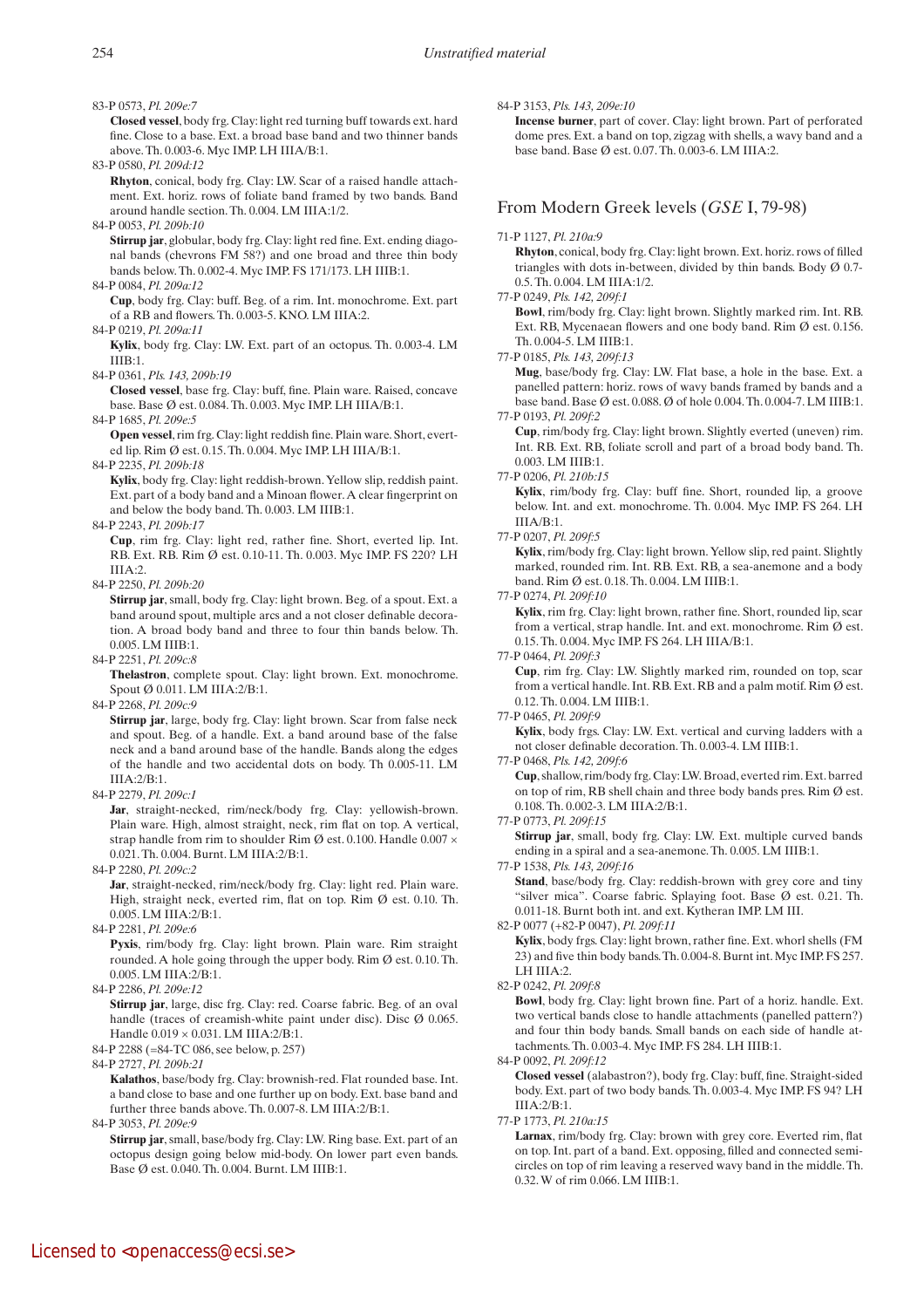#### 82-P 1733, *Pl. 210a:7*

 **Closed vessel**, body frgs. Clay: LW. Ext. a broad upper band, scale pattern with chevrons. Th. 0.004-5. LM IIIA:2/B:1.

84-P 0056, *Pls. 142, 210a:2*

 **Amphoroid krater**, rim/neck frg. Clay: light greyish-brown. Everted rim, flat on top. A low ridge below rim. Int. RB. Ext. filled semicircles on top of rim, RB and part of a high wavy band framed by a thinner band on neck. Rim Ø est. 0.29. Th. 0.007. LM IIIB:1.

84-P 1044, *Pl. 210a:8*

 **Kylix**, rim frg. Clay: light red with buff core, fine. Short, rounded lip. Int. RB. Ext. RB and a running spiral (FM 46). Rim  $\emptyset$  est. 0.14-15. Th. 0.003-4. Myc IMP. FS 257. LH IIIA:2.

77-P 2001, *Pl. 210b:13*

Bowl, body frg. Clay: light red with buff core fine. Beg. of a horiz., roll handle. Int. faint traces of a RB. Ext. band around handle attachment and one body band pres. Th. 0.004. Myc IMP. FS 284. LH IIIB:1.

77-P 0290, *Pl. 210a:4*

**Kylix**, body frg. Clay: light red with buff core fine. Scar from a handle. Ext. an octopus (FM 21) with added white paint. Th. 0.004. Myc IMP. FS 257. LH IIIA:2.

77-P 1012, *Pl. 210a:12*

**Stand**, part of leg. Clay: brownish-grey. Leg ended on both sides. Part of two plastic knobs. Ext. monochrome painted with reserved bands around the knobs. W 0.053-55. Th. 0.01. LM IIIA:2.

78-P 0105, *Pl. 210e:6*

Kylix, lower body and stem. Clay: light red with buff core fine. Stem solid. Int. and ext. monochrome red. Stem Ø 0.018. Myc IMP. FS 264.  $IHH III A/R·1$ 

# From Turkish levels (*GSE* I, 99-132)

84-P 0320, *Pl. 209f:4*

 **Bowl**, rim frg. Clay: buff, fine. Flaring, lipless rim. Int. RB. Ext. RB and multiple stems (FM 19). Th. 0.003-5. Myc IMP. FS 284. LH IIIB:1.

77-P 0110, *Pl. 209f:14*

 **Stirrup jar**, large, false neck/disc/handle frg. Clay: light brown. Ext. a band along the edge of the disc and a band on the middle of the handle. Disc Ø 0.078. Handle 0.020 × 0.037. Th. 0.007-10. Analysed: local. LM IIIA:2/B:1.

77-P 0214, *Pl. 210b:9*

 **Amphoroid krater**, handle frg. Clay: LW. Part of a triple roll handle. Ext. bands along edges and around attachment, a thin curved band on the middle. Handle  $0.014 \times 0.04$ . LM IIIB:1.

77-P 0216, *Pl. 210a:11*

 **Kylix**, rim frg. Clay: buff, fine. Short, everted lip, a groove below. Int. and ext. monochrome. Rim Ø est. 0.17. Th. 0.003. Myc IMP. FS 264. LH IIIA/B:1.

77-P 0217, *Pl. 210b:2*

 **Krater**, rim/body frg. Clay: LW. Slightly marked rim. Int. RB. Ext. RB and part of a high wavy band (octopus). Rim Ø est. 0.23-24. Th. 0.004-5. Burnt. LM IIIB:1.

77-P 0218, *Pl. 210a:6*

 **Bowl**, rim/body frg. Clay: LW. Marked rim, a complete horiz., roll handle. Int. RB. Ext. RB, lozenges and loops, band around handle attachments, a band on lower handle, barred on top. Rim Ø est. 0.15. Handle 0.01 × 0.012. Th. 0.003-4. Discoloured in earth. LM IIIB:1.

77-P 0219, *Pl. 210a:3*

**Bowl**, rim/body frg. Clay: light brown. Slightly flaring, lipless rim. Int. RB. Ext. broad RB, panelled pattern: network framed by vertical bands. One broad and part of two thinner body bands. Th. 0.004. Myc IMP. FS 284. LH IIIB:1.

82-P 0068, *Pl. 210a:16*

Jar, straight-necked, rim/neck and base frg. Clay: LW. Everted rim, high neck, raised base. Int. RB. Ext. RB, neck band and base band. Rim Ø est. 0.12. Base Ø 0.037. Th. 0.003-4. LM IIIA:2/B:1.

82-P 0069, *Pl. 210a:14*

**Stirrup** jar, small, upper body frg. Clay: LW. Scar from spout and

false neck. Ext. band around false neck and spout, a Minoan flower and an upper body band. Th. 0.004-5. LM IIIB:1.

## 82-P 0093/0130, *Pl. 210a:17*

Kylix, body/lower bowl and stem frgs. Clay: light red with buff core. Solid stem. Int. and ext. monochrome with a reserved circle at base int. Stem Ø 0.24. Th. 0.005-6. Myc IMP. FS 264. LH IIIA/B:1.

82-P 0096, *Pl. 210b:14*

 **Brazier**, base/body frg. Clay: red. Coarse fabric. Flat base, beg. of an oval handle pushed into body. Base Ø est. 0.13. Handle 0.036  $\times$ 0.044. Burnt on top of handle and slightly int. LM IIIA/B:1.

82-P 0136 (+01-P 1174), *Pls. 142, 210a:1*

 **Cup**, shallow, rim frgs. Clay: light brown. Ledged rim. Band on top of rim. Ext. RB, scale pattern with dots. Rim Ø est. 0.12. Th. 0.003-4. KNO. LM IIIA:2.

82-P 1125 (+87-P 0505), *Pls. 142, 210b:1*

 **Rhyton**, conical, rim/body frg. Clay: light yellowish-brown. Everted, broad rim, flat on top. Int. broad RB. Ext. filled semicircles on top of rim, RB, two bands below and part of three vertical rows of hatched lozenges. Rim Ø est. 0.15. Th. 0.004-8. LM IIIB.

77-P 0311, *Pl. 210b:7*

**Kylix**, lower bowl, beg. of stem. Clay: brown with grey core. Deep, conical bowl. Int. a spiral at base. Ext. vertical chevrons framed by multiple U's and groups of vertical bands. Identical group on the other side. A broad band on upper stem. Th. 0.005. LM IIIB:1.

77-P 0314, *Pl. 210e:2*

 **Stirrup jar**, neck/body frg. Clay: light red and buff fine. Scar of a handle, a low ridge at the base of the false neck. Ext. neck band, scale pattern (FM 70) and part of band around handle attachment. Th. 0.004. Myc IMP. FS 166. LH IIIA:2.

#### 77-P 0317, *Pl. 210b:3*

 **Kylix**, rim frg. Clay: light red fine. Short, everted lip with a groove below. Int. and ext. monochrome red. Rim Ø est. 0.13. Th. 0.004. Myc IMP. FS 264. LH IIIA/B:1.

77-P 0320, *Pl. 210b:4*

 **Kylix**, body frg. Clay: light red with buff core, fine. Int. and ext. monochrome red to brownish-black. Th. 0.004-6. Myc IMP. FS 264. LH IIIA/B:1.

77-P 0321, *Pls. 142, 210a:10*

 **Cup**, rim/body frg. Clay: light brown. Slightly everted rim. Int. monochrome. Ext. RB, a tricurved net and two body bands. Rim  $\emptyset$  est. 0.14 (slightly uneven). Th. 0.003-4. LM IIIB:1.

#### 77-P 0324, *Pls. 143, 210b:10*

 **Tankard**, rim/body frg. Clay: LW. Straight rim, part of a mid-ridge. Int. thin RB. Ext. thin, worn RB, filled, hanging semicircles framed by a thin band, a band on mid-ridge. Rim Ø est. 0.14. Th. 0.005. LM IIIB:1.

77-P 0422, *Pl. 210e:3*

Lid, rim body frg. Clay: light brownish-grey. Flanged lid. Ext. broad encircling bands on top of lid. Est. outer Ø 0.30. Est. inner Ø 0.28. Th. 0.011. LM IIIA:1/2.

77-P 0423, *Pl. 210b:8*

 **Kylix**, lower bowl, beg. of stem. Clay: LW. Hollowed stem. Int. monochrome circle at base and a band above. Ext. monochrome stem and a thin band above. Stem Ø 0.022. LM IIIB:1.

77-P 1547, *Pl. 210c:12*

 **Stirrup jar**, large, false neck/disc/handle frg. Clay: dark reddishbrown turning grey int. Light brown slip, dull white paint. Ext. a broad wavy band from the disc continuing down on the handle. Disc Ø 0.078. Handle 0.024 × 0.026. Th. 0.007-8. Analysed: local. LM IIIA:2/B:1.

82-P 0163, *Pl. 210b:5*

 **Krater**, lower body, part of base. Clay: light red with buff core. Part of a torus base with broken edge. Ext. monochrome. Stem Ø 0.051. Base Ø est. 0.08-9. Th. 0.006-8. Myc IMP. FS 9. LH IIIB:1.

82-P 0168, *Pl. 210b:6*

 **Kylix**, lower bowl, beg. of stem. Clay: LW. Hollowed stem. Int. and ext. monochrome. Stem Ø 0.024. LM IIIB:1.

84-P 0446, *Pl. 210c:10*

 **Flask**, spout frg. Clay: buff, fine. Everted, down-sloping lip. Scar from both handles on neck. Int. RB. Ext. two thin bands on top of rim, RB, a thinner and a broader band on neck. Rim Ø 0.036. Myc IMP. FS 190. I H III $A:2$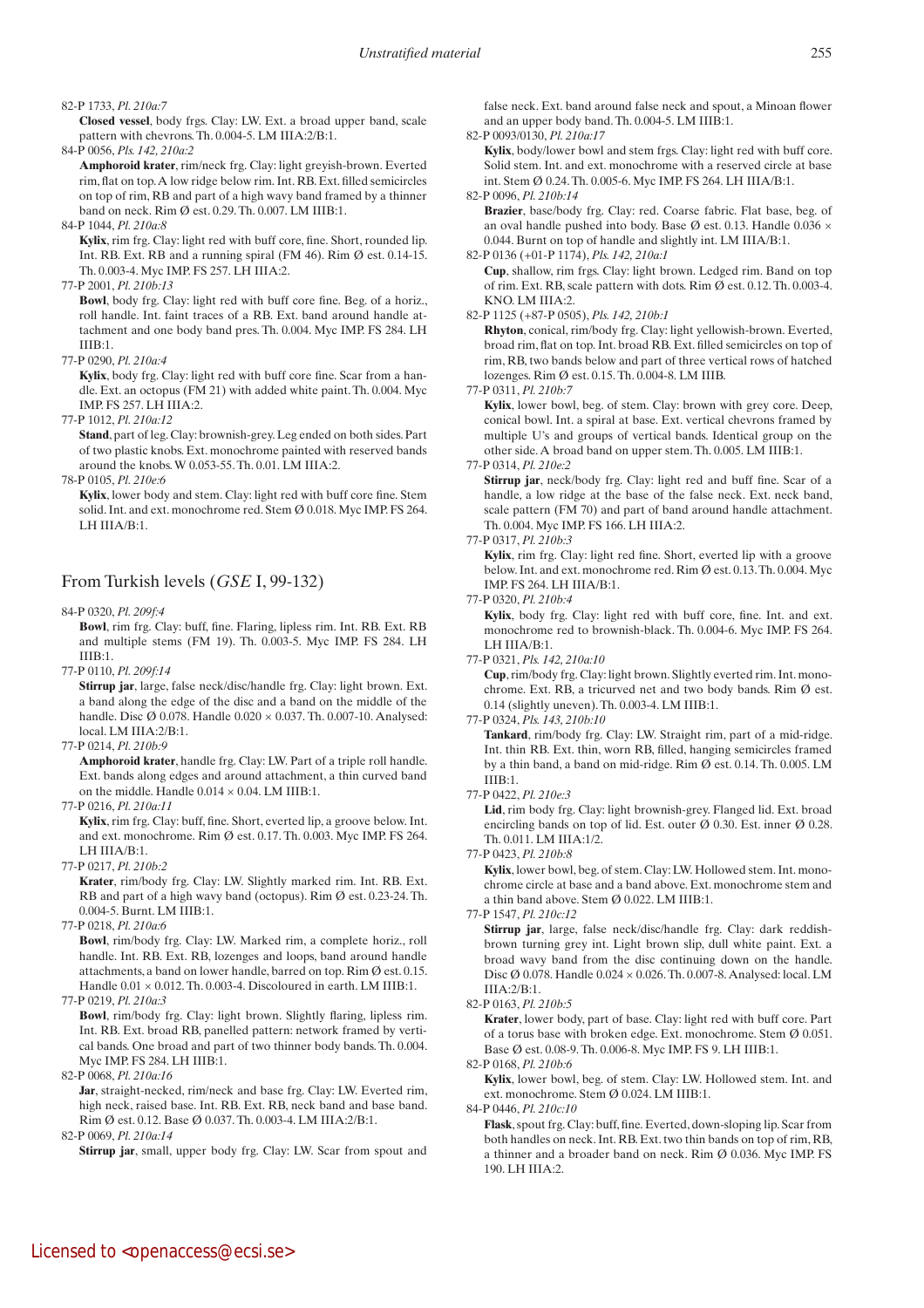77-P 0329/0331 (+77-P 0438), *Pl. 210c:6*

 **Stirrup jar**, small, upper body frgs. Clay: LW. Ext. Minoan flowers and a group of vertical, multiple wavy bands. One body band pres. Th. 0.004. LM IIIB:1.

77-P 0332, *Pl. 210c:2*

 **Kylix**, rim frg. Clay: light red with buff core fine. Short, rounded lip, a groove below. Int. and ext. monochrome red. Th. 0.003. Myc IMP. FS 264. LH IIIA/B:1.

82-P 0270, *Pl. 210c:7*

 **Kylix**, body frg. Clay: red. Int. monochrome. Ext. part of a flower (triple C's). Th. 0.004-7. LM IIIB:1.

82-P 1749, *Pl. 210c:8*

 **Kylix**, body frg. Clay: light red and buff. Ext. part of two whorl shells (FM 23) and a dot rosette (FM 27). Th. 0.004-7. Myc IMP. FS 258B. LH IIIB:1.

84-P 1478, *Pl. 210d:7*

 **Alabastron**, body frg. Clay: light grey, fine. Rounded body. Ext. rock pattern (FM 32) with a dot in-between, part of a band around handle section. Th. 0.035. Myc IMP. FS 85. LH IIIA:2/B:1.

82-P 0342, *Pl. 210d:1*

 **Amphoroid krater**, rim/handle frg. Clay: LW. Part of a broad, vertical, strap handle consisting of two separately made, flattened rolls glued together with clay on the middle. Only one part of the handle pres. Int. RB. Ext. RB and part of filled semicircle? on handle. Pres. half handle  $0.013 \times 0.035$ . Misfired. LM IIIB:1.

73-P 0375, *Pl. 210d:5*

 **Kylix**, lower bowl beg. of stem. Clay: red with buff core, fine. Solid stem. Monochrome. Stem Ø 0.018. Myc IMP. FS 264. Analysed: probably from Peloponnese. LH IIIA/B:1.

73-P 0376, *Pls. 143, 210d:13*

 **Stirrup jar**, base frg. Clay: buff and light red, fine. Torus base. Ext. monochrome. Base Ø est. 0.058. Th. 0.006-7. Myc IMP. FS 166. LH IIIA:2.

73-P 1041, *Pl. 210d:10*

 **Closed vessel**, body frg. Clay: grey turning slightly reddish towards ext., filled with "silver mica". Th. 0.006-7. Kytheran IMP. LM III.

73-P 0567, *Pl. 210d:2*

**Amphoroid krater**, rim/neck frg. Clay: LW. Everted rim, flat on top. Int. RB. monochrome on top. Ext RB and high wavy bands on neck. Rim Ø est. 0.30. Th. 0.006-8. Burnt. LM IIIB:1.

73-P 0568, *Pl. 210d:9*

**Stirrup jar**, large, disc frg. Clay: light reddish-brown. Beg. of an oval handle. Ext. band along edge of disc and a cross in the middle. Disc  $\varnothing$  0.072. Handle 0.023  $\times$  0.033. Analysed: local. LM IIIA:2/B:1.

73-P 0888, *Pl. 210d:8*

**Storage** jar, body frg. Clay: red with grey core. Thick yellow slip and red paint. The body is built up with strips of clay. Scar from a horiz., roll handle. Thumb impression on attachment. Ext. part of a body band and a band around handle attachment. Th. 0.017-18. LM IIIA:2/B:1.

70-P 0271, *Pl. 210f:1*

 **Cup**, rim frg. Clay: light brown, fine. Everted rim. Int. monochrome. Ext. RB and elaborate lozenges. Rim Ø est. 0.15. Th. 0.004. KNO. LM III $A \cdot 2$ 

80-P 0690, *Pls. 143, 210e:4*

 **Kylix**, rim frg. Clay: buff, fine. Plain ware. Short, everted lip, carinated upper body. Rim  $\emptyset$  est. 0.23. Th. 0.003-4. Myc IMP. FS 267. LH  $IIIA/B:1$ .

71-P 0623, *Pl. 210f:2*

 **Stemmed bowl**, rim/body frg. Clay: light red with buff core, fine. Short, everted lip, a complete horiz., roll handle. Int. RB. Ext. RB and a broad second band below. Part of one broad and two thin body bands pres. Bands around handle attachments and a band on top of handle. Handle 0.012. Th. 0.005-6. Myc IMP. FS 304. LH IIIA:2 Late.

# From Venetian levels (*GSE* I, 133-166)

84-P 0287, *Pl. 209f:7*

**Kylix**, lower bowl frg. Clay: buff, fine. Ext. lower body of an octopus

(FM 21) with added white decoration, two thin and one broad band pres. below. Myc IMP. FS 257. LH IIIA:2.

## 82-P 1810, *Pl. 210d:3*

 **Kylix**, rim frg. Clay: light red with buff core. Short, everted lip, a groove below. Monochrome. Rim Ø est. 0.14. Th. 0.004. Myc IMP. FS 264. LH IIIA/B:1.

71-P 1394, *Pl. 210d:6*

**Kylix**, foot frg. Clay: light reddish to buff fine. Plain ware. Foot  $\emptyset$  est. 0.08. Myc IMP. LH IIIA/B:1.

### 80-P 0238, *Pls. 142, 210d:11*

 **Bowl**, rim frg. Clay: light reddish-brown. Almost straight rim. Int. monochrome. Ext. RB and part of a Minoan flower. Rim Ø est. 0.15. Th. 0.004-6. LM IIIB:1.

73-P 0741 (+83-P 0113), *Pl. 209e:13*

 **Krater**, body frgs. Clay: light reddish-brown with grey core. Int. irregular splashes of paint almost covering the surface. Ext. festoons and two body bands pres. Th. 0.006-10. Burnt. LM IIIB:1.

70-P 0285, *Pl. 210e:13*

 **Amphoroid krater**, neck/body frg. Clay: LW. Ext. a band between neck and body and high wavy band (octopus?) on upper body. Th. 0.005-10. Burnt. LM IIIB:1.

70-P 0572, *Pl. 210d:12*

Pyxis, rim/body frg. Clay: red. Rounded rim and sloping shoulder. Ext. monochrome from top of rim to below carination to shoulder, two body bands below. A broad, vertical band beg. below the first band. Body Ø est. 0.11. Th. 0.006. LM IIIB:1.

## 70-P 1130, *Pl. 210e:5*

 **Closed vessel**, body frg. Clay: red with "silver mica". Ext. reddishbrown, int. mottled. Th. 0.008. Kytheran IMP. LM III.

## 71-P 1194, *Pl. 210d:4*

Stand, leg frg. Clay: buff. Ending on one side. Ext. band along the edges and alternating arcs? Base Ø est. 0.13. Th. 0.007. LM IIIA:2/B:1.

71-P 1479, *Pl. 210e:11*

 **Closed vessel**, body frg. Clay: red with thick grey core and filled with "silver mica". Ext. part of two body bands (dull cream paint on dark greyish surface). Th. 0.004-6. Kytheran IMP. LM III.

73-P 0402, *Pl. 210e:7*

Goblet, handleless, part of stem beg. of foot. Clay: red. Red paint on creamy buff slip. Hollow stem and a suspension hole in foot. Int. monochrome. Ext. two bands on stem and one on foot. Stem  $\emptyset$ 0.022. LM IIIB:1.

73-P 0669 (+72-P 0264; 82-P 1667), *Pl. 210c:9*

 **Closed vessel**, body frgs. Clay: LW. Ext. lozenges with chevrons surrounded by double wavy bands. Three thinner body bands between two broader above and below the decoration zone. Th. 0.004-6. LM III $A:2/R:1$ .

73-P 0670, *Pl. 210e:1*

 **Bowl**, body frg. Clay: light brown. Ext. a panelled pattern: a group of five vertical bands, a panel with horiz. wavy bands framed by broad vertical bands, a broad and two thin body bands pres. Th. 0.004. Myc IMP. FS 284. LH IIIB:1.

87-P 0513, *Pl. 210e:12*

 **Closed vessel**, body frg. Clay: red with "silver mica". Surface slightly mottled. Th. 0.006-7. Kytheran IMP. LM III.

# From Isolated deposits (*GSE* I, 167-169)

77-P 0225 (+77-P 0251), *Pls. 142, 209f:17*

 **Kylix**, rim/body frgs. Clay: LW. Everted, grooved rim, a vertical, squarish handle raising above rim. Int. RB. Ext. RB, groups of short sprays, two body bands and part of a lower band. Band around handle section, band along edges of handle meeting in the middle. Rim Ø est. 0.15. Handle 0.009 × 0.012. Th. 0.004. Misfired. LM IIIA:2.

77-P 0226, *Pl. 210a:5*

 **Kylix**, rim frg. Clay: buff, fine. Long, everted lip. Int. RB. Ext. RB and part of curtailed running spiral (FM 46). Rim Ø est. 0.14. Th. 0.004. Myc IMP. FS 256. LH IIIA:2 Early.

- 77-P 0229, *Pls. 143, 210c:1*
	- **Krater**, rim frg. Clay: light brown. Tall, everted lip. Int. broad, irregu-